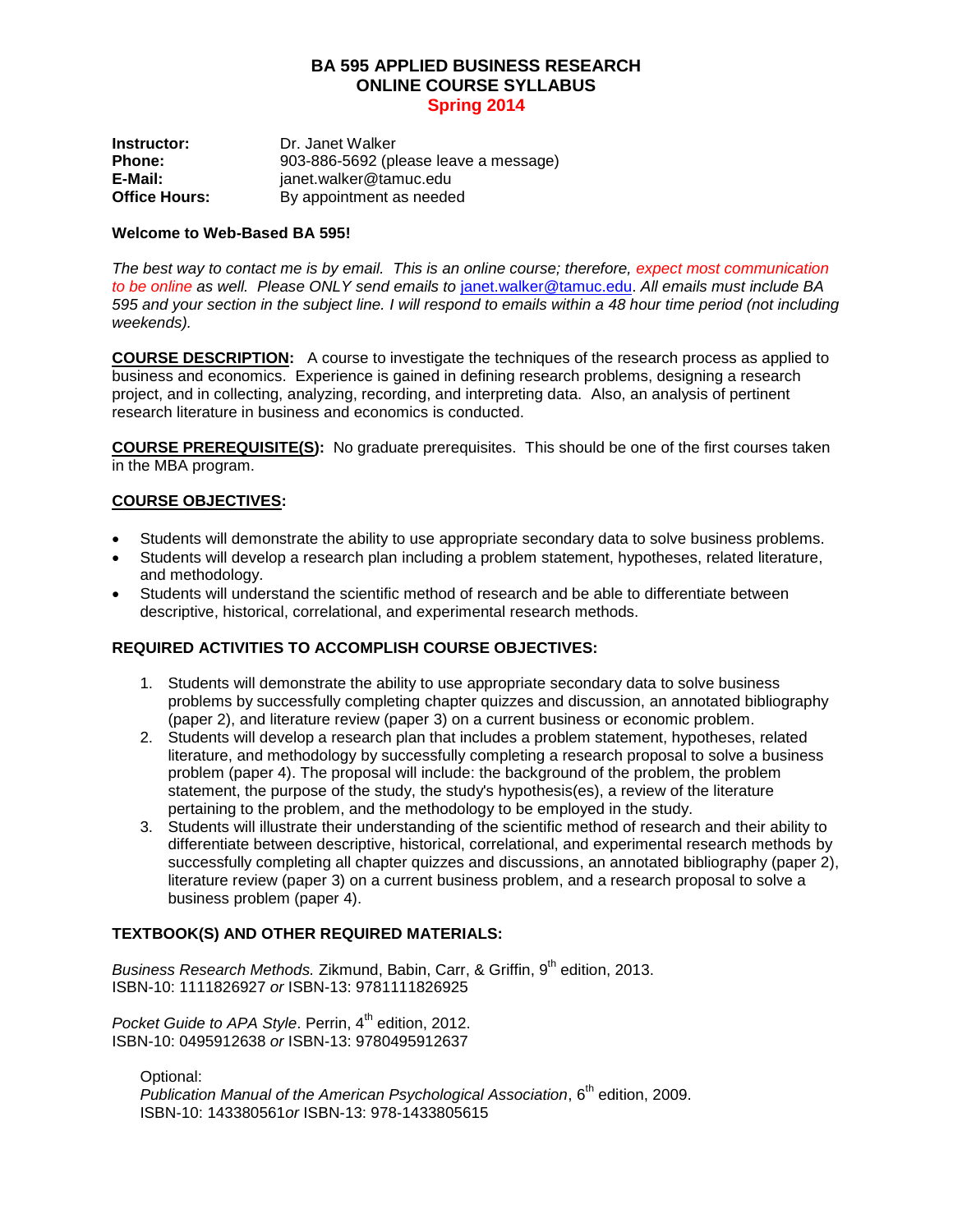## **GRADING POLICY OF ACTIVITIES AND COURSE:**

Knowledge of the substantive material covered in the course is of central importance. Grades in BA595 are based upon a student's work in key areas, which reflect the course objectives and the core communication skills that students are expected to learn. Each of these key areas represents a fixed percentage of the course's content. Since this is a graduate level course, grading will include consideration of content as well as grammar, spelling, style, and organization.

| <b>Topic/Chapter Discussions</b>               |      |
|------------------------------------------------|------|
| Reflections posts                              | 15%  |
| Comments to other students                     | 15%  |
| <b>Topic/Chapter Quizzes</b>                   | 15%  |
| Paper 1 and Oral Presentation of Research Idea | 5%   |
| Paper 2: Annotated Bibliography                | 10%  |
| Paper 3: Literature Review                     | 15%  |
| Paper 4: Research Proposal                     | 25%  |
| T∩tal                                          | 100% |

Percentages for course grade level are as follows:

| $A = 90-100\%$   | $D = 60 - 69 \%$ |
|------------------|------------------|
| $B = 80 - 89 \%$ | $F = 00-59\%$    |
| $C = 70-79\%$    |                  |

*Extra credit work will NOT be assigned – please do not ask. Late assignments will NOT be accepted – please do not ask.*

#### **Activities Required for Successful Completion of BA595**

**Academic Honesty:** All students are required to submit an agreement to follow the principles of the highest level of ethical and professional behavior. For more information, please refer to the professional conduct section of this document and inside the class.

**Bibliographic Info.:** Post a brief biography about yourself by sharing with the class a little bit about: Who are you? Where are you from? What is your major? What are your interests and/or hobbies? Why are you taking the course? What do you hope to get out of this course? What is your current career goal?

**Discussion:** The chapter discussion threads are an important part of students' learning. Failure to post will have negative impact on students' participation grades. Students should plan to participate throughout the semester. **It is the responsibility of each student to keep up with the scheduled readings and discussions**. Once the discussion boards have been closed, they *will not* be re-opened. Please refer to the tentative schedule for due dates.

**REFLECTIONS POST**: The intent of the topic discussion is for you to post your critical comments, assessments, insights, or questions on the readings for the week. You may choose to comment on one of the readings, a chapter, article, or several. We all will have read the content so you should not restate the content.

**COMMENT TO OTHERS**: For every week a discussion is assigned within the course, each learner must post replies to a minimum of two different original reflections posts created by other learners. The idea is that asynchronous discussion will develop among all of us.

Discussion for each week should be posted by the specified due date(s) provided in the Schedule of Activities. Please do not attach a document to your posts. Simply write within the text field of the message. Entries should be no longer than the equivalent of one page in length.

**Quizzes:** There will be weekly quizzes given to assess your understanding of course material and assigned readings. See the schedule of activities for approximate due dates. **Please note: Extensions, Make-Ups, or Re-Takes will NOT be given. If a student misses the deadline for a quiz, the student will earn a grade of zero.**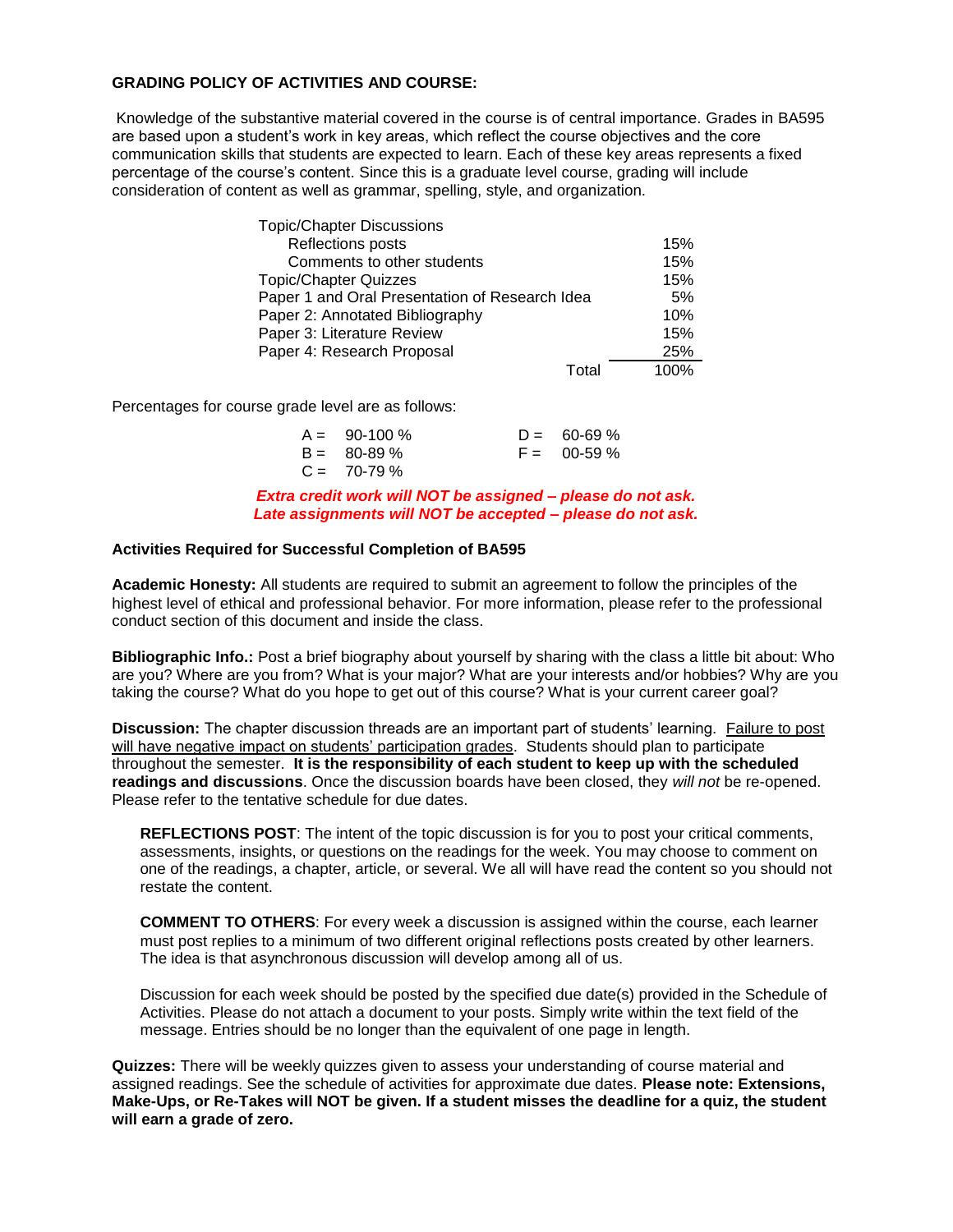**Paper 1 and Oral Presentation of Research Idea:** Submit an idea for a research study based on a business/economic problem. Explain your overall idea for the study. What is the problem? Why is researching and solving this problem important? Identify two questions that you want answered about this idea. The paper must follow APA format  $(6<sup>th</sup>$  edition). The oral presentation must be in video format. More details about this assignment are provided within the class. Please refer to the schedule of activities for the approximate due date.

**Paper 2 Annotated Bibliography:** Prepare and submit an annotated bibliography of ten (10) articles from academic, peer-reviewed and/or scholarly journals. NOTE: At minimum five (5) article annotations should be on empirically-based studies. These articles should be related to your idea for a research study (e.g., Paper 1). The annotated bibliography will serve as a resource for developing and writing your literature review and research proposal. This paper should be formatted according to the 6th edition of the APA publication manual (examples of reference formats are also available at [http://www.apastyle.org/\)](http://www.apastyle.org/). More details about this assignment are provided within the class. Please refer to the schedule of activities for the approximate due date.

**Paper 3: Literature Review:** Prepare and submit a relevant literature review to allow your reader some insight into the background of your topic (e.g., Papers 1 & 2). This paper must follow APA format (6<sup>th</sup>) edition) and be approximately 4 pages double-spaced. The title page, abstract, and reference list is not counted in the page limit. You need to have at least 4 references to empirically-based studies in your paper from peer-reviewed journals. More details about this assignment are provided within the class. Please refer to the schedule of activities for the approximate due date.

**Paper 4: Research Proposal:** Prepare and submit a prospectus indicating the background of the problem, the problem statement with the purpose of the study, research question (and hypothesis if applicable), significance of the study, conceptual orientation/theoretical framework, definitions, limitations, delimitation, a review of the literature (this should be your revised and improved version of Paper 3) and the methodology to be employed in your proposed study. You will develop a questionnaire to be used to solve your problem. NOTE: You will do everything except collect and analyze actual data. This paper must follow APA format (6<sup>th</sup> edition). More details about this assignment are provided within the class. Please refer to the schedule of activities for the approximate due date.

## **SPECIAL NOTES ABOUT ACTIVITES AND GRADES:**

- Successful completion of an activity is indicated by the student earning a grade of 70% or above for the activity.
- Late submissions will NOT be accepted. Papers submitted after the scheduled due date will result in a grade of 0. Failing to upload a paper correctly and to the assigned dropbox may cause "lateness" of a paper's submission.
- Chapter quiz and discussion activities submitted after the due date will not be accepted and will result in a grade of 0. Students are advised to pay close attention to the due dates.
- *ALL* papers will be prepared in accordance with APA Publication Manual and submitted to turnitin.com through the assigned dropbox as an MS Word document (e.g., \*.DOC, \*. DOCX). Papers submitted in any other format (i.e., \*.PDF, \*.WPS, \*.ODT, etc.) WILL NOT BE ACCEPTED and will result in the student earning a grade of 0 until the paper is submitted as an MS Word document.
- ALL papers must be submitted in ARIAL 12 pt font and include APA style citations of all sources used.
- *ALL* papers submitted to the Dropbox will automatically be submitted to **Turnitin.com** which will produce an originality report for review. Originality results more than 25% will not be accepted as original work.
- Any student caught plagiarizing will automatically receive an "F" in the course and will be referred to the Dean of Student Services for possible removal from the program and university.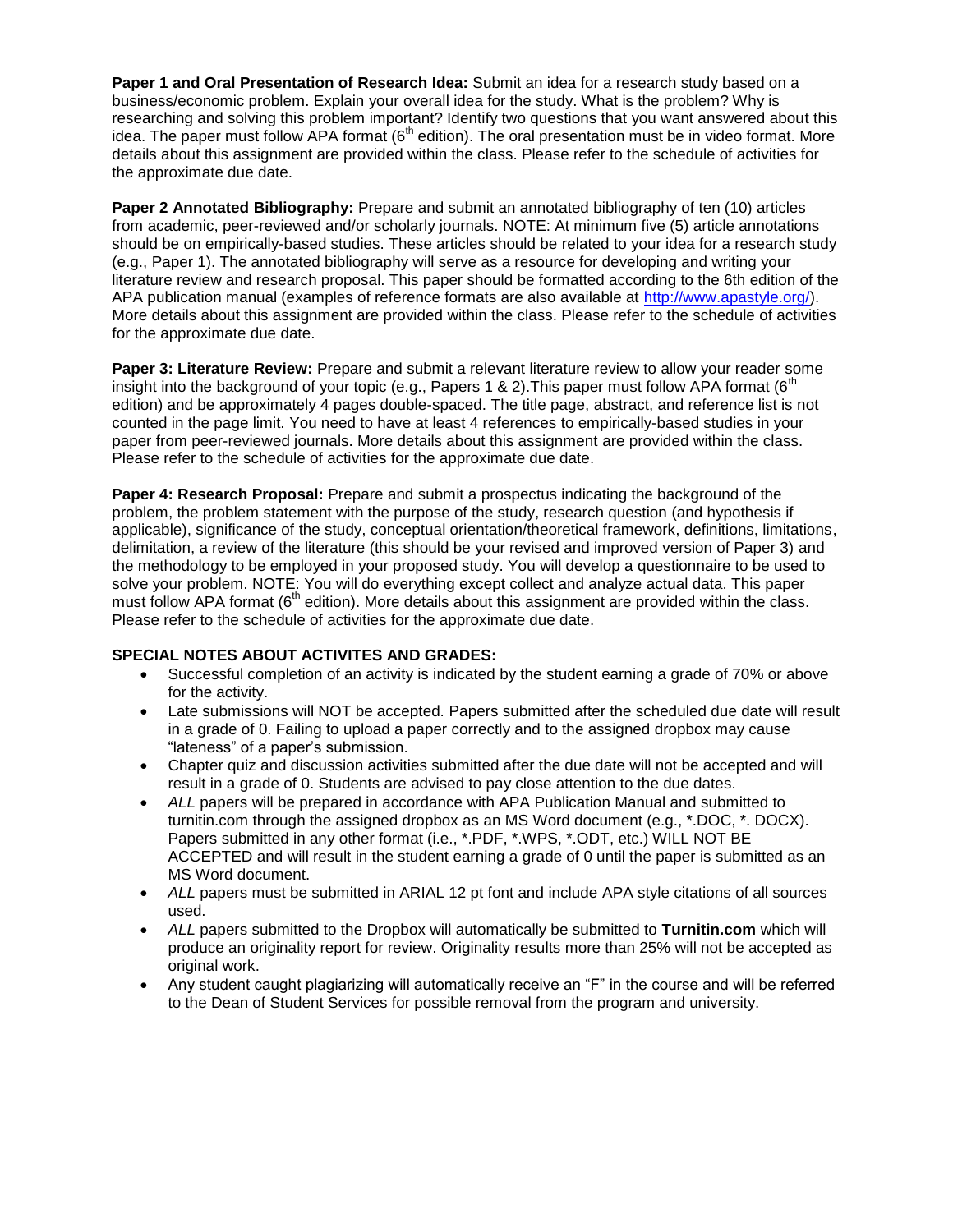## **Students with Disabilities:**

The Americans with Disabilities Act (ADA) is a federal anti-discrimination statute that provides comprehensive civil rights protection for persons with disabilities. Among other things, this legislation requires that all students with disabilities be guaranteed a learning environment that provides for reasonable accommodation of their disabilities. If you have a disability requiring an accommodation, please contact:

#### **Office of Student Disability Resources and Services Texas A&M University-Commerce Gee Library Room 132 Phone (903) 886-5150 or (903) 886-5835 Fax (903) 468-8148** [StudentDisabilityServices@tamuc.edu](mailto:StudentDisabilityServices@tamuc.edu)

Students are held individually responsible for the information contained in the University catalog. Failure to read and comply with University regulations will not exempt students from whatever penalties they may incur.

- "All students enrolled at the University shall follow the tenets of common decency and acceptable behavior conductive to a positive learning environment."
- Students enrolled in on-line courses have the same rights and responsibilities as students in livetaught courses.
- Refer to Student's Guide Book located at: <http://www.tamuc.edu/studentLife/documents/studentGuidebook.pdf>

**PROFESSIONAL CONDUCT:** The instructor reserves the right to manage a positive learning environment and thus will not tolerate inappropriate conduct in the course. If I feel that you have not contributed appropriately in class, or that you have complained about assignments and grading policies, your final course grade may be reduced accordingly. Additionally, I expect every student to maintain a professional level with respecting opinions of the instructor, students, and guest speakers. Please note: It is the student's responsibility to ask the instructor for additional information if the student does not understand the assignments required in this course. In addition, sending emails to other students complaining or inquiring about grades is not appropriate behavior. Understand that this factor is highly subjective and can reduce your overall course grade. In extreme cases, the instructor reserves the right to drop students from the class.

**ACADEMIC INTEGRITY:** Academic integrity is the pursuit of scholarly activity free from fraud and deception and is an educational objective of this institution. Academic dishonesty includes, but is not limited to, cheating, plagiarizing, fabricating of information or citation, facilitating acts of academic dishonesty by others, having unauthorized possession of examinations, submitting work of another person or work previously used without informing the instructor, or tampering with the academic work of other students.

In this course the need for collaboration is undeniable if you are to excel, even in cases of individual work. There is a fine line in this process. You are encouraged to seek the help and advice of others. However, you *must* do your own work. My personal policy, which will guide this course, is this: I trust you to behave honestly and ethically in all circumstances. Please ask me if you have questions about what is proper and what is not.

**ALL WORK SUBMITTED TO THIS PROFESSOR WILL BE VERIFIED BY TURNITIN.COM.** Unless otherwise indicated, all papers submitted to the Dropbox will automatically be submitted to Turnitin.com. Any paper that does not yield an originality report will not be accepted by the instructor and will earn a grade of 0. Any paper that produces an originality report with percent results of more than 25% will automatically earn a grade of 0. Students should be able to view the originality report for each paper within 24 hours of submission.

#### **All students are required to read, sign and return the academic honesty policy for the College of Business and Entrepreneurship.**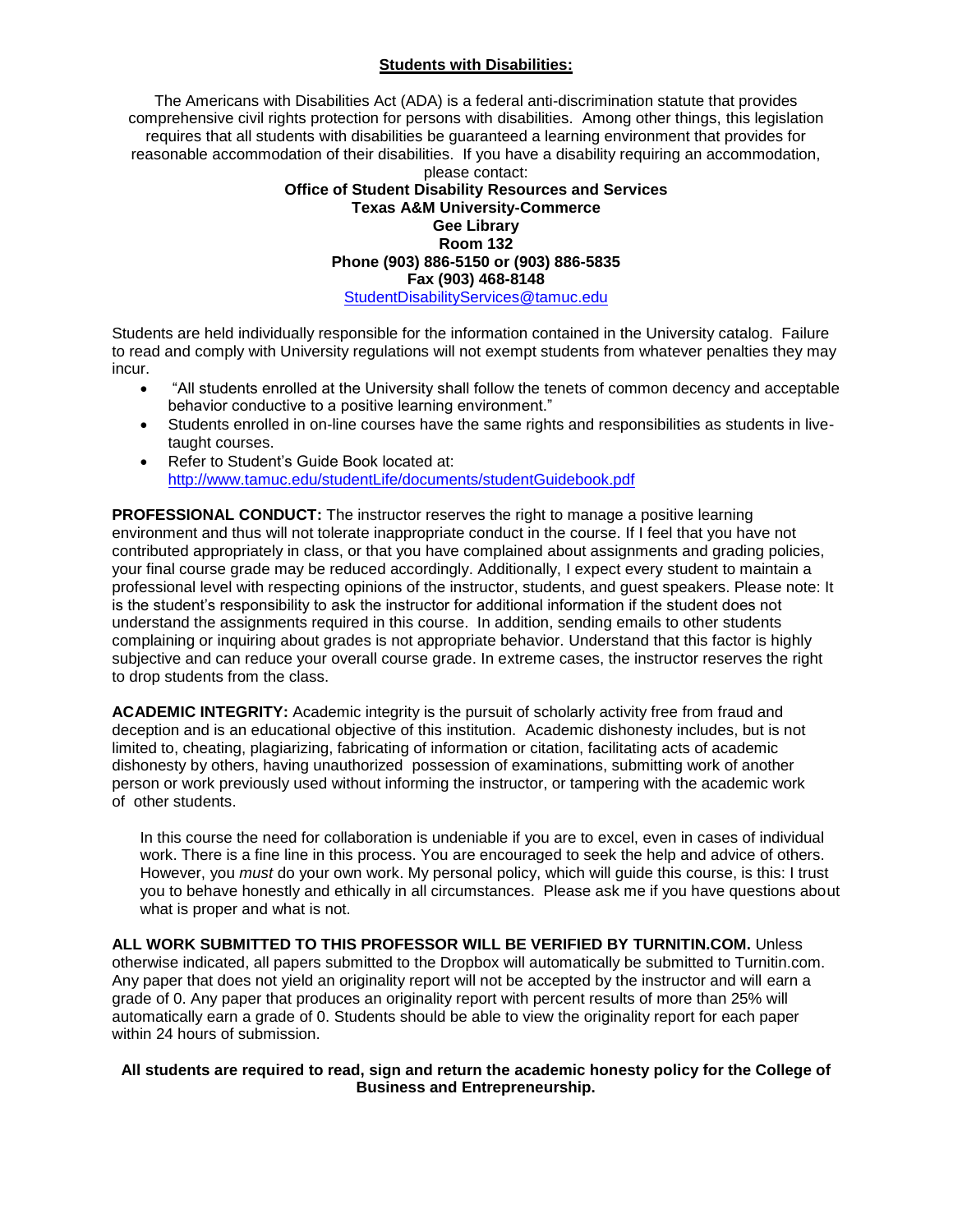# **Schedule of Activities**

**Please Note:** The instructor reserves the right to change this schedule as circumstances may dictate. All changes to this schedule will be announced on the course homepage.

| <b>Date</b>                                                | <b>Topics and Assigned Readings</b>                                                                                            | <b>Activities Due</b>                                                                                                                                                                          |  |  |
|------------------------------------------------------------|--------------------------------------------------------------------------------------------------------------------------------|------------------------------------------------------------------------------------------------------------------------------------------------------------------------------------------------|--|--|
| <b>COURSE INTRODUCTION</b>                                 |                                                                                                                                |                                                                                                                                                                                                |  |  |
| Week 1<br>1/13                                             | Course syllabus<br><b>Academic Honesty Policy</b><br>Schedule of activities<br>Thursday, 1/16 Class Live @ 6:30 PM - Syllabus  | Due Sunday, 1/19 by 11:59 PM<br>• Submit Signed Academic Honesty<br>• Post Bibliographic Info.                                                                                                 |  |  |
| <b>MODULE 1: INTRODUCTION TO BUSINESS RESEARCH METHODS</b> |                                                                                                                                |                                                                                                                                                                                                |  |  |
| Week 2<br>1/20                                             | Ch 1: The Role of Business Research<br>Ch 3: Theory Building                                                                   | Due Sunday, 1/26 by 11:59 PM<br>• Post initial response to each topic/chapter<br>• Reply to at least two initial responses for<br>each topic/chapter<br>• Complete quiz for each topic/chapter |  |  |
|                                                            | <b>PAPER 1: Research Topic</b>                                                                                                 | Due Sunday, 1/26 by 11:59 PM                                                                                                                                                                   |  |  |
| Week 3<br>1/27                                             | Ch 5: The Human Side of Business Research:<br>Organizational and Ethical Issues<br>TBD Class Live @ 6:30 PM with Sarah Northam | Due Sunday, 2/2 by 11:59 PM<br>• Post initial response to each topic/chapter<br>• Reply to at least two initial responses for<br>each topic/chapter<br>• Complete quiz for each topic/chapter  |  |  |
| <b>MODULE 2: THE RESEARCH PROCESS</b>                      |                                                                                                                                |                                                                                                                                                                                                |  |  |
| Week 4<br>2/3                                              | Ch 4: The Business Research Process: An<br>Overview<br>Ch 6: Problem Definition: The Foundation of<br><b>Business Research</b> | Due Sunday, 2/9 by 11:59 PM<br>• Post initial response to each topic/chapter<br>• Reply to at least two initial responses for<br>each topic/chapter<br>• Complete quiz for each topic/chapter  |  |  |
| Week 5<br>2/10                                             | Ch 7: Qualitative Research Tools<br>Ch 8: Secondary Data Research in a Digital Age                                             | Due Sunday, 2/16 by 11:59 PM<br>• Post initial response to each topic/chapter<br>• Reply to at least two initial responses for<br>each topic/chapter<br>• Complete quiz for each topic/chapter |  |  |
| Week 6<br>2/17                                             | <b>PAPER 2: Annotated Bibliography</b>                                                                                         | Due Sunday, 2/23 by 11:59 PM                                                                                                                                                                   |  |  |

. . .Continued on the next page . . .